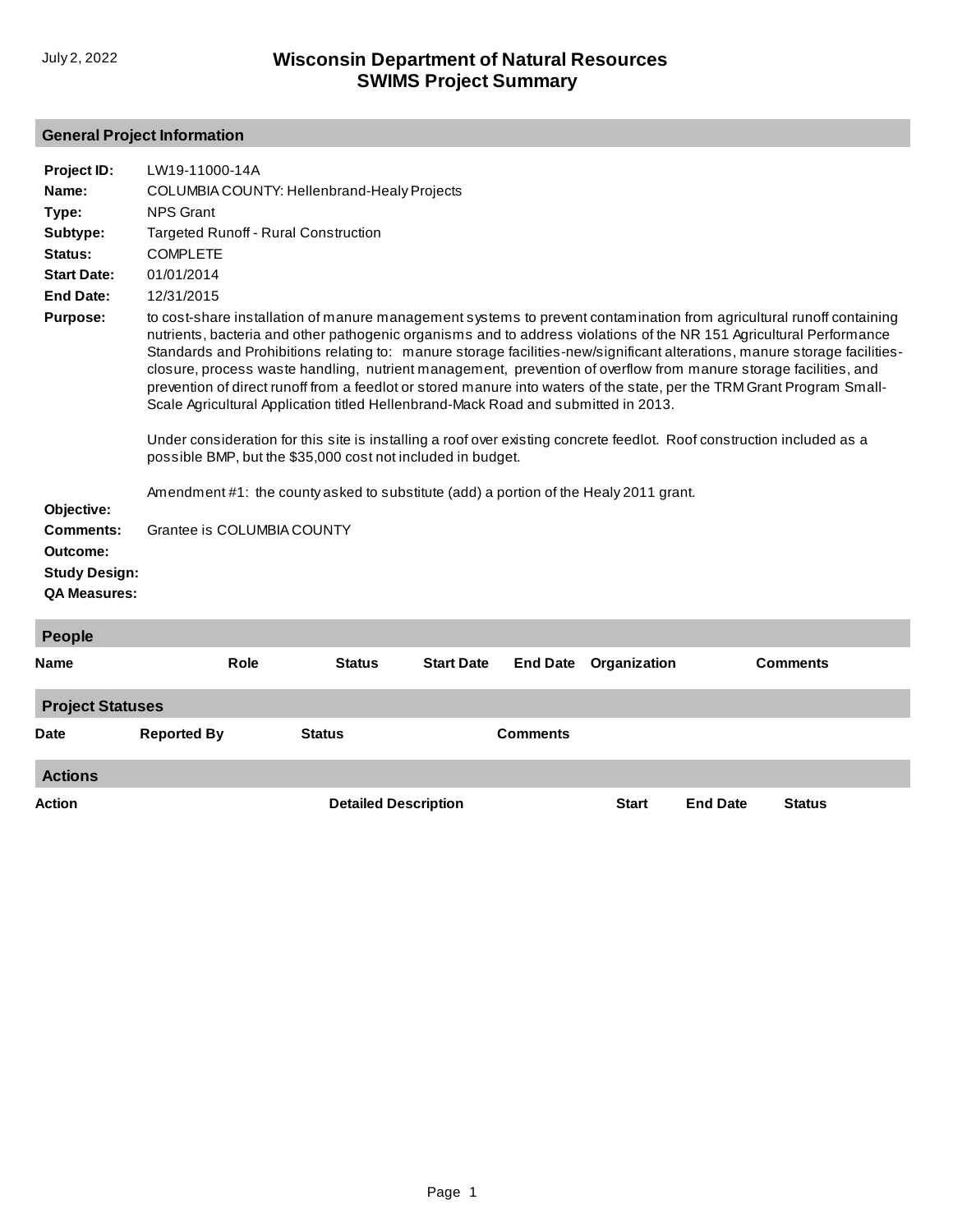| <b>Action</b>                                                                 |                               | <b>Detailed Description</b>                                                                                                                                                                                                                                                                                                                                                                                                                                                                                                                                                                                                                                                                                                                                                                                                              | <b>Start</b> | <b>End Date</b>                                                | <b>Status</b>   |
|-------------------------------------------------------------------------------|-------------------------------|------------------------------------------------------------------------------------------------------------------------------------------------------------------------------------------------------------------------------------------------------------------------------------------------------------------------------------------------------------------------------------------------------------------------------------------------------------------------------------------------------------------------------------------------------------------------------------------------------------------------------------------------------------------------------------------------------------------------------------------------------------------------------------------------------------------------------------------|--------------|----------------------------------------------------------------|-----------------|
| <b>Grant Awarded</b><br>Details:<br><b>Parameter</b><br><b>Total Nitrogen</b> |                               | This project is an installation of nonpoint<br>source best management practices to<br>contribute to the restoration of<br>Wisconsin is waters and was funded by<br>the 319 grant. Specifically, the grantee will<br>cost-share installation of manure<br>management systems to prevent<br>contamination from agricultural runoff<br>containing nutrients, bacteria and other<br>pathogenic organisms and to address<br>violations of the NR 151 Agricultural<br>Performance Standards and Prohibitions<br>relating to: manure storage facilities-<br>new/significant alterations, manure<br>storage facilities-closure, process waste<br>handling, nutrient management,<br>prevention of overflow from manure<br>storage facilities, and prevention of direct<br>runoff from a feedlot or stored manure.<br><b>Value/Amount</b><br>Units |              | <b>COMPLETE</b><br>01/01/2014<br>12/31/2015<br><b>Comments</b> |                 |
|                                                                               | <b>Total Phosphorus</b>       |                                                                                                                                                                                                                                                                                                                                                                                                                                                                                                                                                                                                                                                                                                                                                                                                                                          |              |                                                                |                 |
|                                                                               | <b>Total Suspended Solids</b> |                                                                                                                                                                                                                                                                                                                                                                                                                                                                                                                                                                                                                                                                                                                                                                                                                                          |              |                                                                |                 |
| Best Management Practices, Implement                                          |                               | This project is an installation of nonpoint<br>source best management practices to<br>contribute to the restoration of<br>Wisconsin?s waters and was funded by<br>the 319 grant. Specifically, the grantee will<br>cost-share installation of manure<br>management systems to prevent<br>contamination from agricultural runoff<br>containing nutrients, bacteria and other<br>pathogenic organisms and to address<br>violations of the NR 151 Agricultural<br>Performance Standards and Prohibitions<br>relating to: manure storage facilities-<br>new/significant alterations, manure<br>storage facilities-closure, process waste<br>handling, nutrient management,<br>prevention of overflow from manure<br>storage facilities, and prevention of direct<br>runoff from a feedlot or stored manure.                                  | 01/01/2014   | 12/31/2015                                                     | <b>COMPLETE</b> |
| Details:                                                                      | <b>Parameter</b>              | <b>Value/Amount</b><br>Units                                                                                                                                                                                                                                                                                                                                                                                                                                                                                                                                                                                                                                                                                                                                                                                                             |              | <b>Comments</b>                                                |                 |
|                                                                               | <b>Total Nitrogen</b>         |                                                                                                                                                                                                                                                                                                                                                                                                                                                                                                                                                                                                                                                                                                                                                                                                                                          |              |                                                                |                 |
|                                                                               | Total Dhoephorue              |                                                                                                                                                                                                                                                                                                                                                                                                                                                                                                                                                                                                                                                                                                                                                                                                                                          |              |                                                                |                 |

Total Phosphorus Total Suspended Solids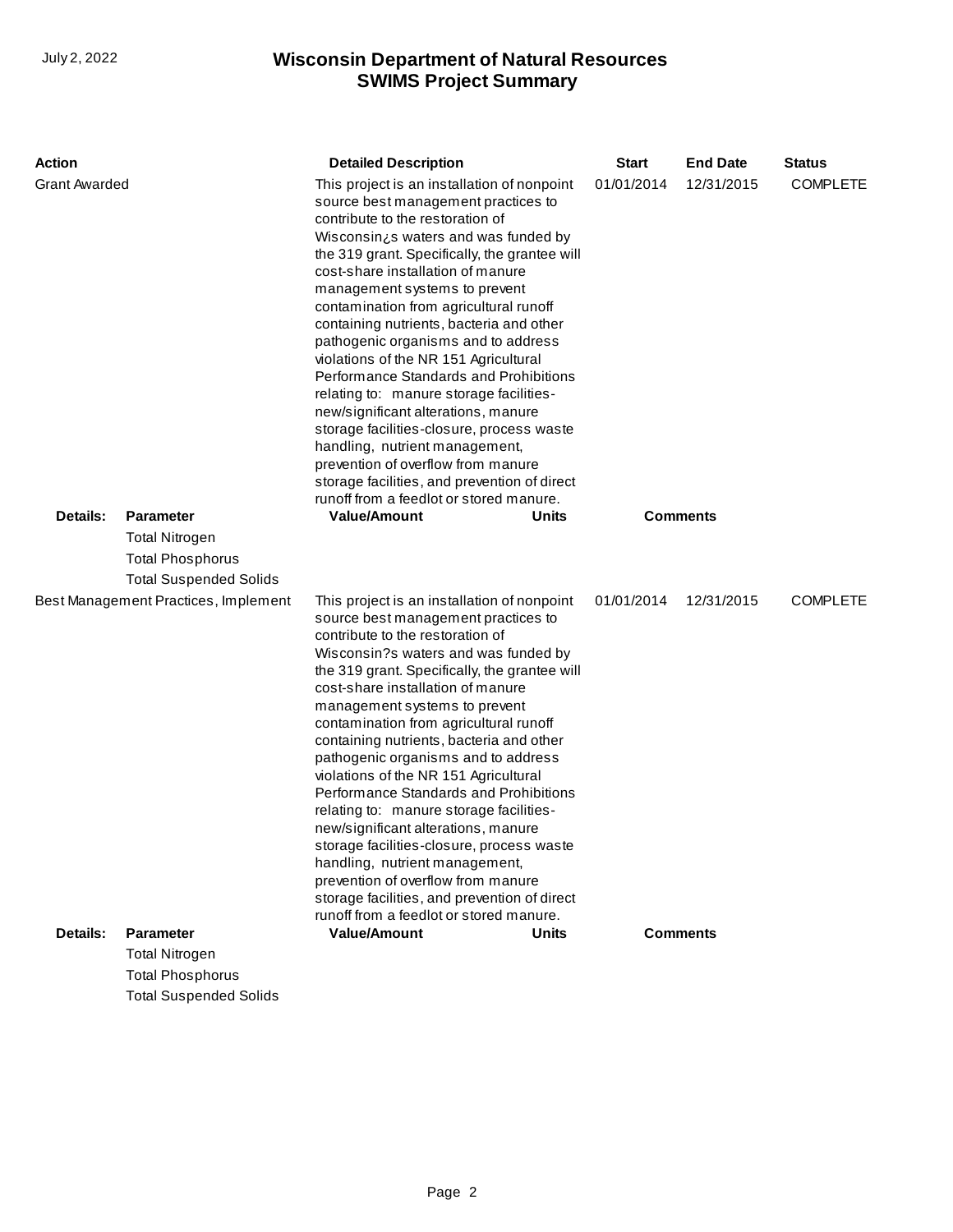| 01/01/2014<br>12/31/2015<br><b>COMPLETE</b><br>Runoff Grant - Targeted Runoff Rural<br>Details:<br><b>Value/Amount</b><br><b>Units</b><br><b>Parameter</b><br><b>Comments</b><br>Clean Water Diversions in<br>WQMA: Number of animal<br>units for diversions<br>Clean Water Diversions in<br>WQMA: Number of farms with<br>diversions<br>Clean Water Diversions in<br>WQMA: Pollutant load<br>reduction<br>Manure Storage Facilities:<br>Number of animal units<br>Manure Storage Facilities:<br>Number of animal units for<br>failing facilities |
|---------------------------------------------------------------------------------------------------------------------------------------------------------------------------------------------------------------------------------------------------------------------------------------------------------------------------------------------------------------------------------------------------------------------------------------------------------------------------------------------------------------------------------------------------|
|                                                                                                                                                                                                                                                                                                                                                                                                                                                                                                                                                   |
|                                                                                                                                                                                                                                                                                                                                                                                                                                                                                                                                                   |
|                                                                                                                                                                                                                                                                                                                                                                                                                                                                                                                                                   |
|                                                                                                                                                                                                                                                                                                                                                                                                                                                                                                                                                   |
|                                                                                                                                                                                                                                                                                                                                                                                                                                                                                                                                                   |
|                                                                                                                                                                                                                                                                                                                                                                                                                                                                                                                                                   |
|                                                                                                                                                                                                                                                                                                                                                                                                                                                                                                                                                   |
|                                                                                                                                                                                                                                                                                                                                                                                                                                                                                                                                                   |
|                                                                                                                                                                                                                                                                                                                                                                                                                                                                                                                                                   |
|                                                                                                                                                                                                                                                                                                                                                                                                                                                                                                                                                   |
|                                                                                                                                                                                                                                                                                                                                                                                                                                                                                                                                                   |
|                                                                                                                                                                                                                                                                                                                                                                                                                                                                                                                                                   |
|                                                                                                                                                                                                                                                                                                                                                                                                                                                                                                                                                   |
|                                                                                                                                                                                                                                                                                                                                                                                                                                                                                                                                                   |
|                                                                                                                                                                                                                                                                                                                                                                                                                                                                                                                                                   |
|                                                                                                                                                                                                                                                                                                                                                                                                                                                                                                                                                   |
| Manure Storage Facilities:                                                                                                                                                                                                                                                                                                                                                                                                                                                                                                                        |
| Number of closed facilities                                                                                                                                                                                                                                                                                                                                                                                                                                                                                                                       |
| Manure Storage Facilities:                                                                                                                                                                                                                                                                                                                                                                                                                                                                                                                        |
| Number of failing/leaking                                                                                                                                                                                                                                                                                                                                                                                                                                                                                                                         |
| facilities                                                                                                                                                                                                                                                                                                                                                                                                                                                                                                                                        |
| Manure Storage Facilities:                                                                                                                                                                                                                                                                                                                                                                                                                                                                                                                        |
| Number of new/altered                                                                                                                                                                                                                                                                                                                                                                                                                                                                                                                             |
| facilities                                                                                                                                                                                                                                                                                                                                                                                                                                                                                                                                        |
| Nutrient Management on                                                                                                                                                                                                                                                                                                                                                                                                                                                                                                                            |
| Agricultural Land: Acres                                                                                                                                                                                                                                                                                                                                                                                                                                                                                                                          |
| planned                                                                                                                                                                                                                                                                                                                                                                                                                                                                                                                                           |
| Prohibition: Direct Runoff from                                                                                                                                                                                                                                                                                                                                                                                                                                                                                                                   |
| Feedlot/Stored Manure:                                                                                                                                                                                                                                                                                                                                                                                                                                                                                                                            |
| Number of Facilities                                                                                                                                                                                                                                                                                                                                                                                                                                                                                                                              |
| Prohibition: Direct Runoff from                                                                                                                                                                                                                                                                                                                                                                                                                                                                                                                   |
| Feedlot/Stored Manure:                                                                                                                                                                                                                                                                                                                                                                                                                                                                                                                            |
| Number of animal units                                                                                                                                                                                                                                                                                                                                                                                                                                                                                                                            |
| Prohibition: Direct Runoff from                                                                                                                                                                                                                                                                                                                                                                                                                                                                                                                   |
| Feedlot/Stored Manure:                                                                                                                                                                                                                                                                                                                                                                                                                                                                                                                            |
| Pollutant load reduction                                                                                                                                                                                                                                                                                                                                                                                                                                                                                                                          |
| Prohibition: Manure Storage                                                                                                                                                                                                                                                                                                                                                                                                                                                                                                                       |
| Overflow: Number of animal                                                                                                                                                                                                                                                                                                                                                                                                                                                                                                                        |
| units                                                                                                                                                                                                                                                                                                                                                                                                                                                                                                                                             |
| Prohibition: Manure Storage                                                                                                                                                                                                                                                                                                                                                                                                                                                                                                                       |
| Overflow: Number of farms                                                                                                                                                                                                                                                                                                                                                                                                                                                                                                                         |
| Prohibition: Unconfired                                                                                                                                                                                                                                                                                                                                                                                                                                                                                                                           |
| Manure Pile in WQMA: Number                                                                                                                                                                                                                                                                                                                                                                                                                                                                                                                       |
| of farms                                                                                                                                                                                                                                                                                                                                                                                                                                                                                                                                          |
| Prohibition: Unlimited                                                                                                                                                                                                                                                                                                                                                                                                                                                                                                                            |
| Livestock Access: Feet of bank                                                                                                                                                                                                                                                                                                                                                                                                                                                                                                                    |
| protected<br>Prohibition: Unlimited                                                                                                                                                                                                                                                                                                                                                                                                                                                                                                               |
| Livestock Access: Number of                                                                                                                                                                                                                                                                                                                                                                                                                                                                                                                       |
| farms                                                                                                                                                                                                                                                                                                                                                                                                                                                                                                                                             |
| Sheet, rill and wind erosion:                                                                                                                                                                                                                                                                                                                                                                                                                                                                                                                     |
| Acres meeting "T"                                                                                                                                                                                                                                                                                                                                                                                                                                                                                                                                 |
| Streambank & Shoreline                                                                                                                                                                                                                                                                                                                                                                                                                                                                                                                            |
| Protection: Pollutant load                                                                                                                                                                                                                                                                                                                                                                                                                                                                                                                        |
| reduction                                                                                                                                                                                                                                                                                                                                                                                                                                                                                                                                         |
| Streambank & Shoreline                                                                                                                                                                                                                                                                                                                                                                                                                                                                                                                            |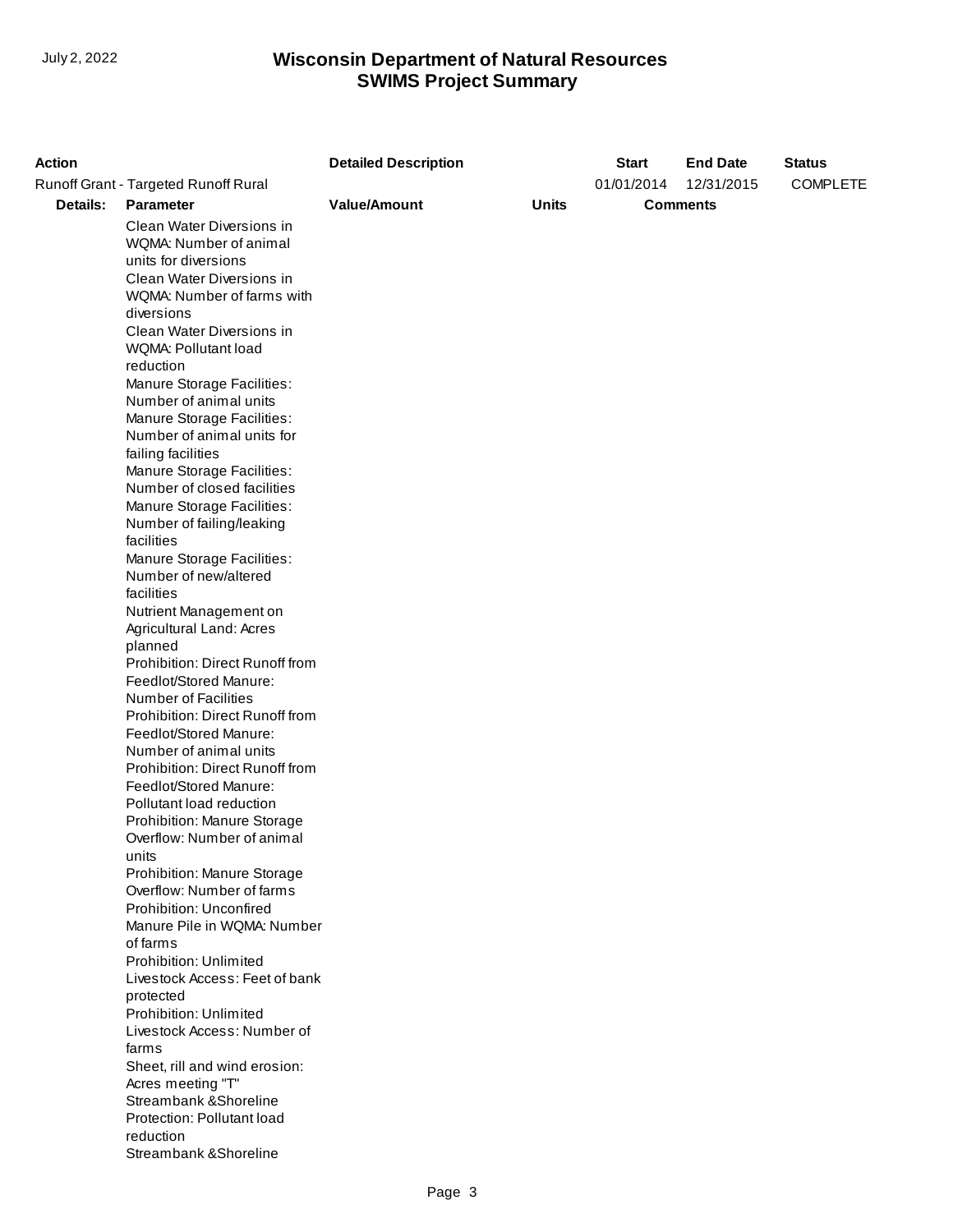| <b>Action</b><br><b>Detailed Description</b><br><b>Start</b>                           | <b>End Date</b><br><b>Status</b>  |  |  |  |  |  |  |  |
|----------------------------------------------------------------------------------------|-----------------------------------|--|--|--|--|--|--|--|
| <b>Value/Amount</b><br><b>Units</b><br>Details:<br><b>Parameter</b><br><b>Comments</b> |                                   |  |  |  |  |  |  |  |
| Protection: Units                                                                      |                                   |  |  |  |  |  |  |  |
| <b>Monitoring Stations</b>                                                             |                                   |  |  |  |  |  |  |  |
| <b>Station ID</b><br><b>Comments</b><br><b>Name</b>                                    |                                   |  |  |  |  |  |  |  |
| <b>Assessment Units</b>                                                                |                                   |  |  |  |  |  |  |  |
| <b>WBIC</b><br><b>Local Name</b><br><b>Official Name</b><br><b>Segment</b>             |                                   |  |  |  |  |  |  |  |
| 101400<br><b>Becker Lake</b><br>1<br>Becker Lake (Paynes Pond)                         |                                   |  |  |  |  |  |  |  |
| <b>Breneman Lake</b><br><b>Breneman Lake</b><br>101900<br>1                            |                                   |  |  |  |  |  |  |  |
| <b>Cuff Lake</b><br><b>Cuff Lake</b><br>102700<br>1                                    |                                   |  |  |  |  |  |  |  |
| 106000<br>Mud Lake<br>Mud Lake<br>1                                                    |                                   |  |  |  |  |  |  |  |
| Scott Lake<br>Scott Lake<br>107600<br>1                                                |                                   |  |  |  |  |  |  |  |
| Silver Lake<br>Silver Lake<br>107700<br>1                                              |                                   |  |  |  |  |  |  |  |
| Un Lake<br>108400<br>Unnamed<br>1                                                      |                                   |  |  |  |  |  |  |  |
| 108500<br>Un Lake<br>Unnamed<br>1                                                      |                                   |  |  |  |  |  |  |  |
| 108600<br>Un Lake<br>Unnamed<br>1                                                      |                                   |  |  |  |  |  |  |  |
| 108700<br>Un Lake<br>Unnamed                                                           |                                   |  |  |  |  |  |  |  |
| Un Lake<br>Unnamed<br>108800<br>1                                                      |                                   |  |  |  |  |  |  |  |
| 108900<br>Un Lake<br>Unnamed<br>1                                                      |                                   |  |  |  |  |  |  |  |
| 109000<br>Un Lake<br>Unnamed<br>1                                                      |                                   |  |  |  |  |  |  |  |
| 109100<br>Un Lake<br>Unnamed<br>1                                                      |                                   |  |  |  |  |  |  |  |
| 109200<br>Un Lake<br>Unnamed<br>1                                                      |                                   |  |  |  |  |  |  |  |
| 109300<br>Un Lake<br>Unnamed<br>1                                                      |                                   |  |  |  |  |  |  |  |
| 116100<br>Un Spring<br>Un Spring<br>1                                                  |                                   |  |  |  |  |  |  |  |
| 117100<br>West Lake<br>West Lake<br>1                                                  |                                   |  |  |  |  |  |  |  |
| <b>Fox River</b><br>117900<br>5<br><b>Upper Fox River</b>                              |                                   |  |  |  |  |  |  |  |
| <b>Fox River</b><br>117900<br>6<br><b>Upper Fox River</b>                              |                                   |  |  |  |  |  |  |  |
| 117900<br>9<br>Fox River<br><b>Fox River</b>                                           |                                   |  |  |  |  |  |  |  |
| 10<br><b>Fox River</b><br><b>Fox River</b><br>117900                                   |                                   |  |  |  |  |  |  |  |
| 15<br><b>Fox River</b><br><b>Fox River</b><br>117900                                   |                                   |  |  |  |  |  |  |  |
| 160160<br>1<br>South Branch Belle Fountain Creek                                       | South Branch Belle Fountain Creek |  |  |  |  |  |  |  |
| 161300<br><b>Unnamed Creek</b><br>Unnamed<br>1                                         |                                   |  |  |  |  |  |  |  |
| 172100<br><b>French Creek</b><br>French Creek<br>1                                     |                                   |  |  |  |  |  |  |  |
| 172100<br><b>French Creek</b><br><b>French Creek</b><br>2                              |                                   |  |  |  |  |  |  |  |
| 172100<br>3<br><b>French Creek</b><br><b>French Creek</b>                              |                                   |  |  |  |  |  |  |  |
| 172300<br>French Creek Wla Pool No. 2<br>French Creek Wla Pool No. 2                   |                                   |  |  |  |  |  |  |  |
| 172350<br>Un Lake<br>Unnamed                                                           |                                   |  |  |  |  |  |  |  |
| 172400<br><b>Spring Creek</b><br><b>Spring Creek</b>                                   |                                   |  |  |  |  |  |  |  |
| 172600<br>French Creek Wla Pool No. 1<br>French Creek Wla Pool No. 1                   |                                   |  |  |  |  |  |  |  |
| 172900<br>Local Water<br>Unnamed                                                       |                                   |  |  |  |  |  |  |  |
| 173000<br>Un Lake<br>Unnamed                                                           |                                   |  |  |  |  |  |  |  |
| 173300<br>Dates Millpond<br>Dates Millpond<br>1                                        |                                   |  |  |  |  |  |  |  |
| 173800<br>Neenah Creek<br>Neenah Creek                                                 |                                   |  |  |  |  |  |  |  |
| 174500<br><b>Big Slough</b><br><b>Big Slough</b><br>1                                  |                                   |  |  |  |  |  |  |  |
| <b>Unnamed Stream</b><br>174600<br>Unnamed                                             |                                   |  |  |  |  |  |  |  |
| 174800<br>Hay Meadow Creek<br>Unnamed<br>1                                             |                                   |  |  |  |  |  |  |  |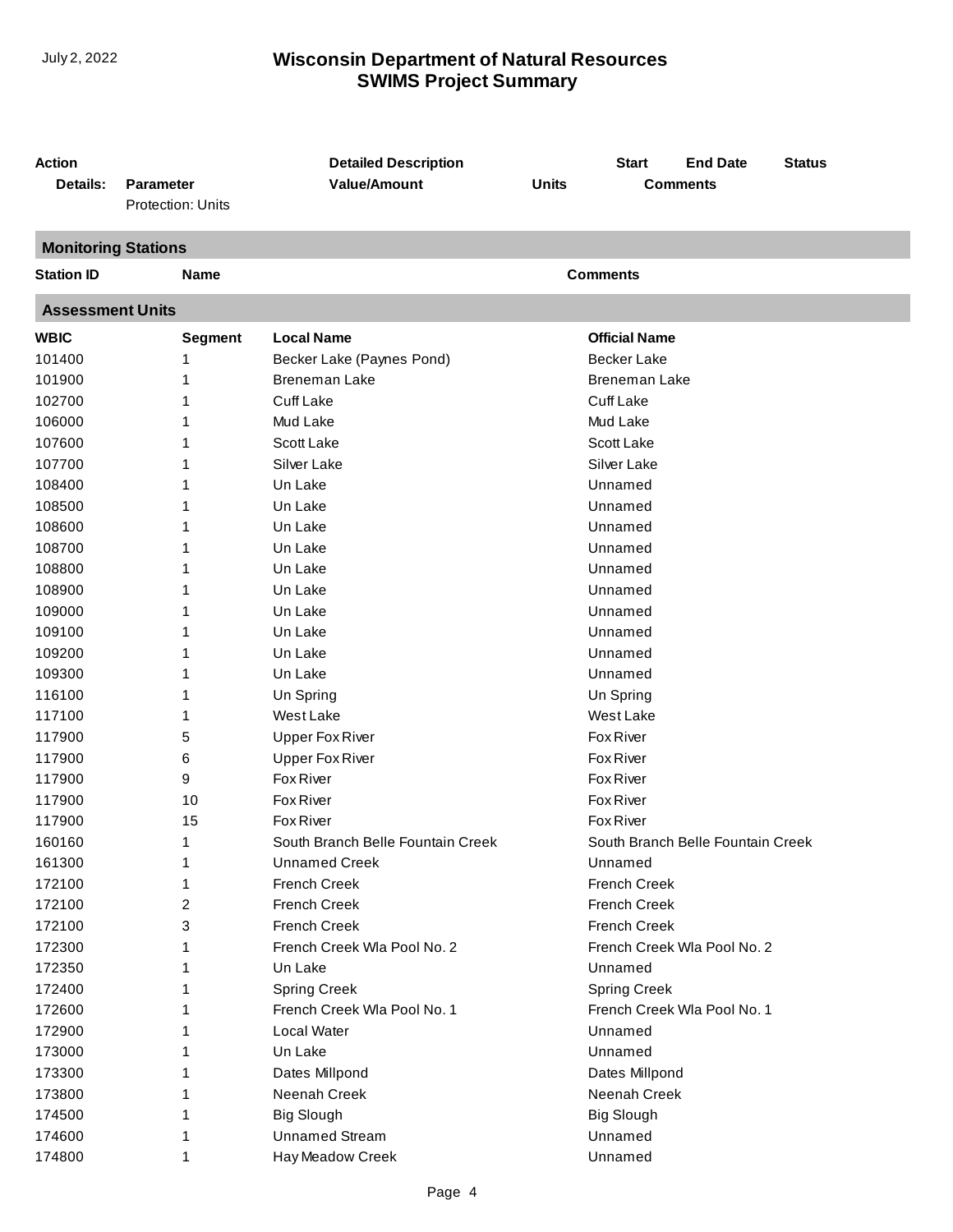| WBIC   | <b>Segment</b> | <b>Local Name</b>                           | <b>Official Name</b>        |
|--------|----------------|---------------------------------------------|-----------------------------|
| 175100 | 1              | Local Water                                 | Unnamed                     |
| 175400 | 1              | <b>Unnamed Stream</b>                       | Unnamed                     |
| 176200 | 1              | <b>Weeting Lake</b>                         | <b>Weeting Lake</b>         |
| 179400 | 1              | Local Water                                 | Unnamed                     |
| 179500 | 1              | Portage Canal                               | Fox-Wis Portage Canal       |
| 179800 | 1              | Swan Lake                                   | Swan Lake                   |
| 180000 | 1              | Spring Lake                                 | Spring Lake                 |
| 180300 | 1              | Park Lake                                   | Park Lake                   |
| 180400 | 1              | Rock Spring Run                             | Rock Spring Run             |
| 180500 | 1              | Sand Spring Creek                           | Sand Spring Creek           |
| 776000 | 1              | Goose Lake                                  | Goose Lake                  |
| 776400 | 1              | Grassy Lake                                 | Grassy Lake                 |
| 776500 | 1              | Hawkos Pond                                 | Hawkos Pond                 |
| 779750 | 1              | Schoenberg Marsh                            | Schoeneberg Marsh           |
| 787800 | 1              | Unnamed Lake (T11nr11es10)                  | Unnamed                     |
| 798300 | 6              | Yahara River                                | Yahara River                |
| 807800 | 1              | <b>Local Water</b>                          | Unnamed                     |
| 829700 | $\overline{2}$ | <b>Crawfish River</b>                       | Crawfish River              |
| 829700 | 5              | <b>Crawfish River</b>                       | Crawfish River              |
| 836200 | 2              | Cambra Creek                                | Cambra Creek                |
| 836500 | 1              | <b>Beaver Creek</b>                         | <b>Beaver Creek</b>         |
| 836550 | 1              | <b>Tributary to Beaver Creek</b>            | Unnamed                     |
| 840600 | 1              | <b>Unnamed Stream</b>                       | Unnamed                     |
| 842500 | 1              | Crawfish River - Columbus Mill Pond         | Columbus Mill Pond          |
| 842900 | 1              | <b>Robbins Creek</b>                        | <b>Robbins Creek</b>        |
| 842900 | 2              | Robbins Creek                               | <b>Robbins Creek</b>        |
| 843100 | 1              | Crawfish River, North Branch                | North Branch Crawfish River |
| 843100 | 2              | Crawfish River, North Branch                | North Branch Crawfish River |
| 843400 | 1              | Lazy Lake (Fall R Millpond)                 | Lazy Lake (Fall R Millpond) |
| 843500 | 1              | <b>Unnamed Stream</b>                       | Unnamed                     |
| 843700 | 1              | <b>Babcock Creek</b>                        | <b>Babcock Creek</b>        |
| 843700 | 2              | <b>Babcock Creek</b>                        | <b>Babcock Creek</b>        |
| 843800 | 1              | <b>Unnamed Stream</b>                       | Unnamed                     |
| 844600 |                | <b>Unnamed Creek</b>                        | Unnamed                     |
| 844700 |                | Unnamed Trib to N Br Crawfish R             | Unnamed                     |
| 844900 |                | Local Water                                 | Unnamed                     |
| 845500 |                | <b>Unnamed Stream</b>                       | Unnamed                     |
| 845700 |                | Local Water                                 | Unnamed                     |
| 846100 |                | <b>Unnamed Stream</b>                       | Unnamed                     |
| 846300 |                | <b>Unnamed Creek</b>                        | Unnamed                     |
| 872510 |                | <b>Tributary To Goose Creek</b>             | Unnamed                     |
| 873700 |                | Unnamed Lake (T11nr11es26)                  | Unnamed                     |
| 967300 |                | Alder Pond                                  | Alder Pond                  |
| 977600 |                | Columbia Lake                               | Lake Columbia               |
| 978900 |                | Wi-173-Lw18-978900                          | Crystal Lake                |
| 978900 | 2              | Crystal Lake (Campground and RV Park Beach) | Crystal Lake                |
| 979000 | 1              | Crystal Lake                                | Crystal Lake                |
| 986200 | 1              | Fulton Pond                                 | Fulton Pond                 |
|        |                |                                             |                             |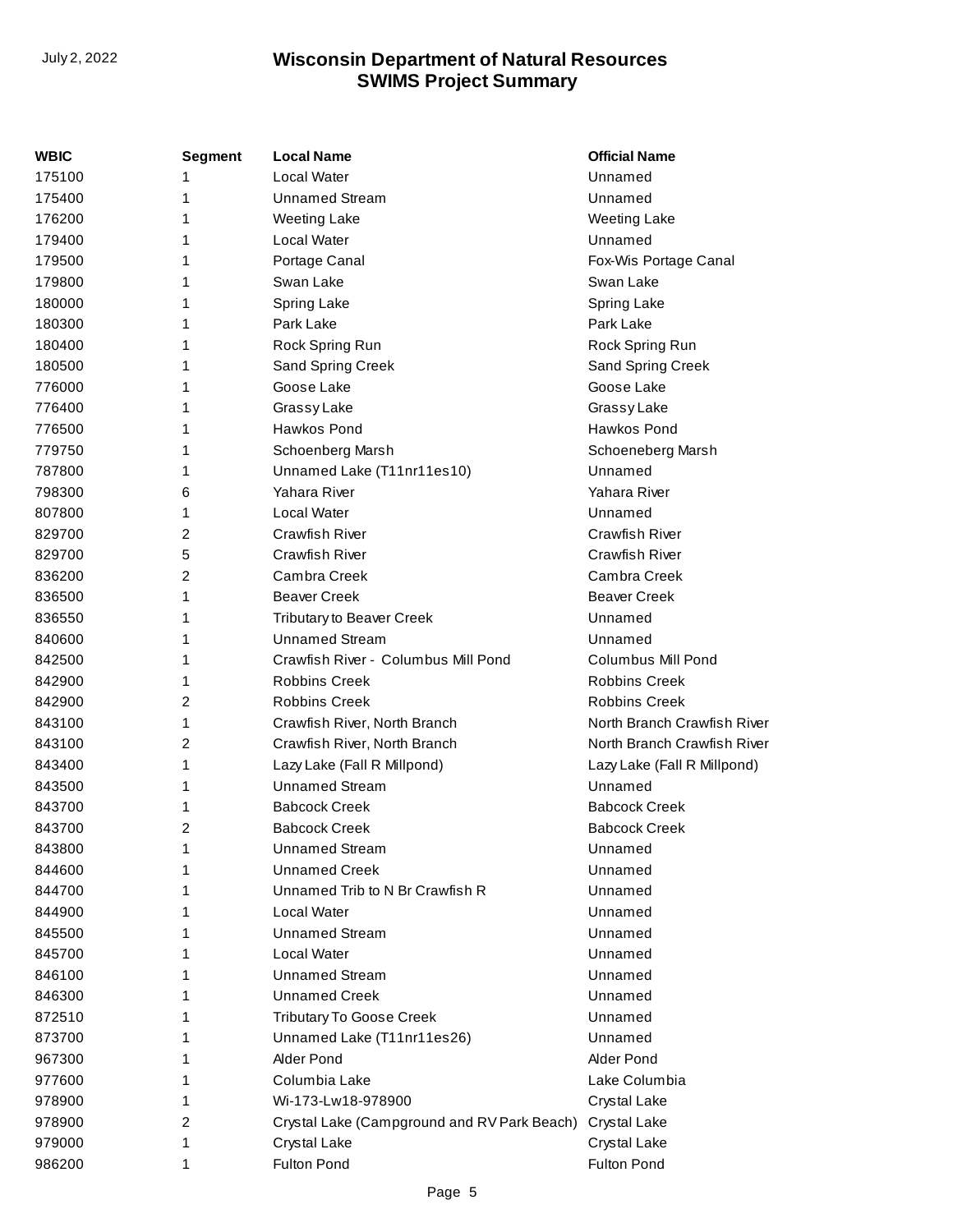| Lake George<br>994800<br>George Lake<br>1<br>Lantz Pond<br>997000<br>Lantz Pond<br>1<br>1000700<br>Long Lake<br>Long Lake<br>1<br>Pickerel Lake<br>Pickerel Lake<br>1011600<br>1<br>1015000<br>Ryan Pond<br>Ryan Pond<br>1<br>Un Lake<br>Unnamed<br>1027200<br>1<br>Un Lake<br>Unnamed<br>1027300<br>1<br>1027900<br>Un Lake<br>Unnamed<br>1<br>Unnamed<br>1028800<br>Un Lake<br>1<br>Un Lake<br>Unnamed<br>1028900<br>1<br>Unnamed<br>1029000<br>Un Lake<br>1<br>1029100<br>Un Lake<br>Unnamed<br>1<br>1029200<br>Un Lake<br>Unnamed<br>1<br>Unnamed<br>1029300<br>Un Lake<br>1<br>2<br><b>Wisconsin River</b><br><b>Wisconsin River</b><br>1179900<br><b>Wisconsin River</b><br><b>Wisconsin River</b><br>1179900<br>4<br><b>Wisconsin River</b><br><b>Wisconsin River</b><br>1179900<br>5<br><b>Wisconsin River</b><br><b>Wisconsin River</b><br>1179900<br>6<br>Lake Wisconsin<br>Lake Wisconsin<br>1260600<br>1<br>Lodi Creek<br><b>Spring Creek</b><br>1261900<br>1<br>Unnamed<br>1262000<br>Unnamed Trib to Spring Cr<br>1<br>Un Lake<br>Unnamed<br>1262100<br>1<br>Unnamed<br>1262200<br>1<br>Unnamed Trib to Spring Cr<br>1262300<br>Trib to Lodi Creek (Bohlman Br)<br>Unnamed<br>1<br><b>Prentice Creek</b><br><b>Prentice Creek</b><br>1262600<br>1<br><b>Prentice Creek</b><br><b>Prentice Creek</b><br>2<br>1262600<br>1262800<br>1<br>Un Lake<br>Unnamed<br>Un Lake<br>Unnamed<br>1263100<br>1<br>1263500<br>Un Lake<br>Unnamed<br>1<br>Rowan Creek<br>Rowan Creek<br>1263700<br>1<br>Rowan Creek<br>Rowan Creek<br>1263700<br>2<br>3<br>Rowan Creek<br>Rowan Creek<br>1263700<br>1263900<br>1<br><b>Hinkson Creek</b><br>Hinkson Creek<br>Unnamed Trib to Hinkson Creek<br>1264000<br>Unnamed<br>1<br>Unnamed Trib to Rowan Creek<br>Unnamed<br>1264100<br>1<br><b>Unnamed Stream</b><br>Unnamed<br>1264300<br>1<br><b>Unnamed Stream</b><br>Unnamed<br>1264500<br>1<br>Wis River - Un Slough<br>1264700<br>Wisconsin River - Unnamed Slough<br>1<br>1264900<br>Un Lake<br>Unnamed<br>1<br>1265000<br>Rocky Run<br>Rocky Run<br>1<br>1265000<br>2<br>Rocky Run<br>Rocky Run<br>3<br>1265000<br>Rocky Run<br>Rocky Run<br>1265000<br>Rocky Run<br>Rocky Run<br>4<br>Un Lake<br>Unnamed<br>1265100<br>1<br><b>Unnamed Stream</b><br>Unnamed<br>1265200<br>1<br><b>Unnamed Stream</b><br>Unnamed<br>1265300<br>1<br>Tributary to Rocky Run Creek<br>Unnamed<br>1265560<br>1<br><b>Unnamed Lake</b><br>Unnamed<br>1265700<br>1 | <b>WBIC</b> | <b>Segment</b> | <b>Local Name</b> | <b>Official Name</b> |
|--------------------------------------------------------------------------------------------------------------------------------------------------------------------------------------------------------------------------------------------------------------------------------------------------------------------------------------------------------------------------------------------------------------------------------------------------------------------------------------------------------------------------------------------------------------------------------------------------------------------------------------------------------------------------------------------------------------------------------------------------------------------------------------------------------------------------------------------------------------------------------------------------------------------------------------------------------------------------------------------------------------------------------------------------------------------------------------------------------------------------------------------------------------------------------------------------------------------------------------------------------------------------------------------------------------------------------------------------------------------------------------------------------------------------------------------------------------------------------------------------------------------------------------------------------------------------------------------------------------------------------------------------------------------------------------------------------------------------------------------------------------------------------------------------------------------------------------------------------------------------------------------------------------------------------------------------------------------------------------------------------------------------------------------------------------------------------------------------------------------------------------------------------------------------------------------------------------------------------------------------------------------------------------------------------------------------------------------------------------------------------------------------------------------------------------------|-------------|----------------|-------------------|----------------------|
|                                                                                                                                                                                                                                                                                                                                                                                                                                                                                                                                                                                                                                                                                                                                                                                                                                                                                                                                                                                                                                                                                                                                                                                                                                                                                                                                                                                                                                                                                                                                                                                                                                                                                                                                                                                                                                                                                                                                                                                                                                                                                                                                                                                                                                                                                                                                                                                                                                            |             |                |                   |                      |
|                                                                                                                                                                                                                                                                                                                                                                                                                                                                                                                                                                                                                                                                                                                                                                                                                                                                                                                                                                                                                                                                                                                                                                                                                                                                                                                                                                                                                                                                                                                                                                                                                                                                                                                                                                                                                                                                                                                                                                                                                                                                                                                                                                                                                                                                                                                                                                                                                                            |             |                |                   |                      |
|                                                                                                                                                                                                                                                                                                                                                                                                                                                                                                                                                                                                                                                                                                                                                                                                                                                                                                                                                                                                                                                                                                                                                                                                                                                                                                                                                                                                                                                                                                                                                                                                                                                                                                                                                                                                                                                                                                                                                                                                                                                                                                                                                                                                                                                                                                                                                                                                                                            |             |                |                   |                      |
|                                                                                                                                                                                                                                                                                                                                                                                                                                                                                                                                                                                                                                                                                                                                                                                                                                                                                                                                                                                                                                                                                                                                                                                                                                                                                                                                                                                                                                                                                                                                                                                                                                                                                                                                                                                                                                                                                                                                                                                                                                                                                                                                                                                                                                                                                                                                                                                                                                            |             |                |                   |                      |
|                                                                                                                                                                                                                                                                                                                                                                                                                                                                                                                                                                                                                                                                                                                                                                                                                                                                                                                                                                                                                                                                                                                                                                                                                                                                                                                                                                                                                                                                                                                                                                                                                                                                                                                                                                                                                                                                                                                                                                                                                                                                                                                                                                                                                                                                                                                                                                                                                                            |             |                |                   |                      |
|                                                                                                                                                                                                                                                                                                                                                                                                                                                                                                                                                                                                                                                                                                                                                                                                                                                                                                                                                                                                                                                                                                                                                                                                                                                                                                                                                                                                                                                                                                                                                                                                                                                                                                                                                                                                                                                                                                                                                                                                                                                                                                                                                                                                                                                                                                                                                                                                                                            |             |                |                   |                      |
|                                                                                                                                                                                                                                                                                                                                                                                                                                                                                                                                                                                                                                                                                                                                                                                                                                                                                                                                                                                                                                                                                                                                                                                                                                                                                                                                                                                                                                                                                                                                                                                                                                                                                                                                                                                                                                                                                                                                                                                                                                                                                                                                                                                                                                                                                                                                                                                                                                            |             |                |                   |                      |
|                                                                                                                                                                                                                                                                                                                                                                                                                                                                                                                                                                                                                                                                                                                                                                                                                                                                                                                                                                                                                                                                                                                                                                                                                                                                                                                                                                                                                                                                                                                                                                                                                                                                                                                                                                                                                                                                                                                                                                                                                                                                                                                                                                                                                                                                                                                                                                                                                                            |             |                |                   |                      |
|                                                                                                                                                                                                                                                                                                                                                                                                                                                                                                                                                                                                                                                                                                                                                                                                                                                                                                                                                                                                                                                                                                                                                                                                                                                                                                                                                                                                                                                                                                                                                                                                                                                                                                                                                                                                                                                                                                                                                                                                                                                                                                                                                                                                                                                                                                                                                                                                                                            |             |                |                   |                      |
|                                                                                                                                                                                                                                                                                                                                                                                                                                                                                                                                                                                                                                                                                                                                                                                                                                                                                                                                                                                                                                                                                                                                                                                                                                                                                                                                                                                                                                                                                                                                                                                                                                                                                                                                                                                                                                                                                                                                                                                                                                                                                                                                                                                                                                                                                                                                                                                                                                            |             |                |                   |                      |
|                                                                                                                                                                                                                                                                                                                                                                                                                                                                                                                                                                                                                                                                                                                                                                                                                                                                                                                                                                                                                                                                                                                                                                                                                                                                                                                                                                                                                                                                                                                                                                                                                                                                                                                                                                                                                                                                                                                                                                                                                                                                                                                                                                                                                                                                                                                                                                                                                                            |             |                |                   |                      |
|                                                                                                                                                                                                                                                                                                                                                                                                                                                                                                                                                                                                                                                                                                                                                                                                                                                                                                                                                                                                                                                                                                                                                                                                                                                                                                                                                                                                                                                                                                                                                                                                                                                                                                                                                                                                                                                                                                                                                                                                                                                                                                                                                                                                                                                                                                                                                                                                                                            |             |                |                   |                      |
|                                                                                                                                                                                                                                                                                                                                                                                                                                                                                                                                                                                                                                                                                                                                                                                                                                                                                                                                                                                                                                                                                                                                                                                                                                                                                                                                                                                                                                                                                                                                                                                                                                                                                                                                                                                                                                                                                                                                                                                                                                                                                                                                                                                                                                                                                                                                                                                                                                            |             |                |                   |                      |
|                                                                                                                                                                                                                                                                                                                                                                                                                                                                                                                                                                                                                                                                                                                                                                                                                                                                                                                                                                                                                                                                                                                                                                                                                                                                                                                                                                                                                                                                                                                                                                                                                                                                                                                                                                                                                                                                                                                                                                                                                                                                                                                                                                                                                                                                                                                                                                                                                                            |             |                |                   |                      |
|                                                                                                                                                                                                                                                                                                                                                                                                                                                                                                                                                                                                                                                                                                                                                                                                                                                                                                                                                                                                                                                                                                                                                                                                                                                                                                                                                                                                                                                                                                                                                                                                                                                                                                                                                                                                                                                                                                                                                                                                                                                                                                                                                                                                                                                                                                                                                                                                                                            |             |                |                   |                      |
|                                                                                                                                                                                                                                                                                                                                                                                                                                                                                                                                                                                                                                                                                                                                                                                                                                                                                                                                                                                                                                                                                                                                                                                                                                                                                                                                                                                                                                                                                                                                                                                                                                                                                                                                                                                                                                                                                                                                                                                                                                                                                                                                                                                                                                                                                                                                                                                                                                            |             |                |                   |                      |
|                                                                                                                                                                                                                                                                                                                                                                                                                                                                                                                                                                                                                                                                                                                                                                                                                                                                                                                                                                                                                                                                                                                                                                                                                                                                                                                                                                                                                                                                                                                                                                                                                                                                                                                                                                                                                                                                                                                                                                                                                                                                                                                                                                                                                                                                                                                                                                                                                                            |             |                |                   |                      |
|                                                                                                                                                                                                                                                                                                                                                                                                                                                                                                                                                                                                                                                                                                                                                                                                                                                                                                                                                                                                                                                                                                                                                                                                                                                                                                                                                                                                                                                                                                                                                                                                                                                                                                                                                                                                                                                                                                                                                                                                                                                                                                                                                                                                                                                                                                                                                                                                                                            |             |                |                   |                      |
|                                                                                                                                                                                                                                                                                                                                                                                                                                                                                                                                                                                                                                                                                                                                                                                                                                                                                                                                                                                                                                                                                                                                                                                                                                                                                                                                                                                                                                                                                                                                                                                                                                                                                                                                                                                                                                                                                                                                                                                                                                                                                                                                                                                                                                                                                                                                                                                                                                            |             |                |                   |                      |
|                                                                                                                                                                                                                                                                                                                                                                                                                                                                                                                                                                                                                                                                                                                                                                                                                                                                                                                                                                                                                                                                                                                                                                                                                                                                                                                                                                                                                                                                                                                                                                                                                                                                                                                                                                                                                                                                                                                                                                                                                                                                                                                                                                                                                                                                                                                                                                                                                                            |             |                |                   |                      |
|                                                                                                                                                                                                                                                                                                                                                                                                                                                                                                                                                                                                                                                                                                                                                                                                                                                                                                                                                                                                                                                                                                                                                                                                                                                                                                                                                                                                                                                                                                                                                                                                                                                                                                                                                                                                                                                                                                                                                                                                                                                                                                                                                                                                                                                                                                                                                                                                                                            |             |                |                   |                      |
|                                                                                                                                                                                                                                                                                                                                                                                                                                                                                                                                                                                                                                                                                                                                                                                                                                                                                                                                                                                                                                                                                                                                                                                                                                                                                                                                                                                                                                                                                                                                                                                                                                                                                                                                                                                                                                                                                                                                                                                                                                                                                                                                                                                                                                                                                                                                                                                                                                            |             |                |                   |                      |
|                                                                                                                                                                                                                                                                                                                                                                                                                                                                                                                                                                                                                                                                                                                                                                                                                                                                                                                                                                                                                                                                                                                                                                                                                                                                                                                                                                                                                                                                                                                                                                                                                                                                                                                                                                                                                                                                                                                                                                                                                                                                                                                                                                                                                                                                                                                                                                                                                                            |             |                |                   |                      |
|                                                                                                                                                                                                                                                                                                                                                                                                                                                                                                                                                                                                                                                                                                                                                                                                                                                                                                                                                                                                                                                                                                                                                                                                                                                                                                                                                                                                                                                                                                                                                                                                                                                                                                                                                                                                                                                                                                                                                                                                                                                                                                                                                                                                                                                                                                                                                                                                                                            |             |                |                   |                      |
|                                                                                                                                                                                                                                                                                                                                                                                                                                                                                                                                                                                                                                                                                                                                                                                                                                                                                                                                                                                                                                                                                                                                                                                                                                                                                                                                                                                                                                                                                                                                                                                                                                                                                                                                                                                                                                                                                                                                                                                                                                                                                                                                                                                                                                                                                                                                                                                                                                            |             |                |                   |                      |
|                                                                                                                                                                                                                                                                                                                                                                                                                                                                                                                                                                                                                                                                                                                                                                                                                                                                                                                                                                                                                                                                                                                                                                                                                                                                                                                                                                                                                                                                                                                                                                                                                                                                                                                                                                                                                                                                                                                                                                                                                                                                                                                                                                                                                                                                                                                                                                                                                                            |             |                |                   |                      |
|                                                                                                                                                                                                                                                                                                                                                                                                                                                                                                                                                                                                                                                                                                                                                                                                                                                                                                                                                                                                                                                                                                                                                                                                                                                                                                                                                                                                                                                                                                                                                                                                                                                                                                                                                                                                                                                                                                                                                                                                                                                                                                                                                                                                                                                                                                                                                                                                                                            |             |                |                   |                      |
|                                                                                                                                                                                                                                                                                                                                                                                                                                                                                                                                                                                                                                                                                                                                                                                                                                                                                                                                                                                                                                                                                                                                                                                                                                                                                                                                                                                                                                                                                                                                                                                                                                                                                                                                                                                                                                                                                                                                                                                                                                                                                                                                                                                                                                                                                                                                                                                                                                            |             |                |                   |                      |
|                                                                                                                                                                                                                                                                                                                                                                                                                                                                                                                                                                                                                                                                                                                                                                                                                                                                                                                                                                                                                                                                                                                                                                                                                                                                                                                                                                                                                                                                                                                                                                                                                                                                                                                                                                                                                                                                                                                                                                                                                                                                                                                                                                                                                                                                                                                                                                                                                                            |             |                |                   |                      |
|                                                                                                                                                                                                                                                                                                                                                                                                                                                                                                                                                                                                                                                                                                                                                                                                                                                                                                                                                                                                                                                                                                                                                                                                                                                                                                                                                                                                                                                                                                                                                                                                                                                                                                                                                                                                                                                                                                                                                                                                                                                                                                                                                                                                                                                                                                                                                                                                                                            |             |                |                   |                      |
|                                                                                                                                                                                                                                                                                                                                                                                                                                                                                                                                                                                                                                                                                                                                                                                                                                                                                                                                                                                                                                                                                                                                                                                                                                                                                                                                                                                                                                                                                                                                                                                                                                                                                                                                                                                                                                                                                                                                                                                                                                                                                                                                                                                                                                                                                                                                                                                                                                            |             |                |                   |                      |
|                                                                                                                                                                                                                                                                                                                                                                                                                                                                                                                                                                                                                                                                                                                                                                                                                                                                                                                                                                                                                                                                                                                                                                                                                                                                                                                                                                                                                                                                                                                                                                                                                                                                                                                                                                                                                                                                                                                                                                                                                                                                                                                                                                                                                                                                                                                                                                                                                                            |             |                |                   |                      |
|                                                                                                                                                                                                                                                                                                                                                                                                                                                                                                                                                                                                                                                                                                                                                                                                                                                                                                                                                                                                                                                                                                                                                                                                                                                                                                                                                                                                                                                                                                                                                                                                                                                                                                                                                                                                                                                                                                                                                                                                                                                                                                                                                                                                                                                                                                                                                                                                                                            |             |                |                   |                      |
|                                                                                                                                                                                                                                                                                                                                                                                                                                                                                                                                                                                                                                                                                                                                                                                                                                                                                                                                                                                                                                                                                                                                                                                                                                                                                                                                                                                                                                                                                                                                                                                                                                                                                                                                                                                                                                                                                                                                                                                                                                                                                                                                                                                                                                                                                                                                                                                                                                            |             |                |                   |                      |
|                                                                                                                                                                                                                                                                                                                                                                                                                                                                                                                                                                                                                                                                                                                                                                                                                                                                                                                                                                                                                                                                                                                                                                                                                                                                                                                                                                                                                                                                                                                                                                                                                                                                                                                                                                                                                                                                                                                                                                                                                                                                                                                                                                                                                                                                                                                                                                                                                                            |             |                |                   |                      |
|                                                                                                                                                                                                                                                                                                                                                                                                                                                                                                                                                                                                                                                                                                                                                                                                                                                                                                                                                                                                                                                                                                                                                                                                                                                                                                                                                                                                                                                                                                                                                                                                                                                                                                                                                                                                                                                                                                                                                                                                                                                                                                                                                                                                                                                                                                                                                                                                                                            |             |                |                   |                      |
|                                                                                                                                                                                                                                                                                                                                                                                                                                                                                                                                                                                                                                                                                                                                                                                                                                                                                                                                                                                                                                                                                                                                                                                                                                                                                                                                                                                                                                                                                                                                                                                                                                                                                                                                                                                                                                                                                                                                                                                                                                                                                                                                                                                                                                                                                                                                                                                                                                            |             |                |                   |                      |
|                                                                                                                                                                                                                                                                                                                                                                                                                                                                                                                                                                                                                                                                                                                                                                                                                                                                                                                                                                                                                                                                                                                                                                                                                                                                                                                                                                                                                                                                                                                                                                                                                                                                                                                                                                                                                                                                                                                                                                                                                                                                                                                                                                                                                                                                                                                                                                                                                                            |             |                |                   |                      |
|                                                                                                                                                                                                                                                                                                                                                                                                                                                                                                                                                                                                                                                                                                                                                                                                                                                                                                                                                                                                                                                                                                                                                                                                                                                                                                                                                                                                                                                                                                                                                                                                                                                                                                                                                                                                                                                                                                                                                                                                                                                                                                                                                                                                                                                                                                                                                                                                                                            |             |                |                   |                      |
|                                                                                                                                                                                                                                                                                                                                                                                                                                                                                                                                                                                                                                                                                                                                                                                                                                                                                                                                                                                                                                                                                                                                                                                                                                                                                                                                                                                                                                                                                                                                                                                                                                                                                                                                                                                                                                                                                                                                                                                                                                                                                                                                                                                                                                                                                                                                                                                                                                            |             |                |                   |                      |
|                                                                                                                                                                                                                                                                                                                                                                                                                                                                                                                                                                                                                                                                                                                                                                                                                                                                                                                                                                                                                                                                                                                                                                                                                                                                                                                                                                                                                                                                                                                                                                                                                                                                                                                                                                                                                                                                                                                                                                                                                                                                                                                                                                                                                                                                                                                                                                                                                                            |             |                |                   |                      |
|                                                                                                                                                                                                                                                                                                                                                                                                                                                                                                                                                                                                                                                                                                                                                                                                                                                                                                                                                                                                                                                                                                                                                                                                                                                                                                                                                                                                                                                                                                                                                                                                                                                                                                                                                                                                                                                                                                                                                                                                                                                                                                                                                                                                                                                                                                                                                                                                                                            |             |                |                   |                      |
|                                                                                                                                                                                                                                                                                                                                                                                                                                                                                                                                                                                                                                                                                                                                                                                                                                                                                                                                                                                                                                                                                                                                                                                                                                                                                                                                                                                                                                                                                                                                                                                                                                                                                                                                                                                                                                                                                                                                                                                                                                                                                                                                                                                                                                                                                                                                                                                                                                            |             |                |                   |                      |
|                                                                                                                                                                                                                                                                                                                                                                                                                                                                                                                                                                                                                                                                                                                                                                                                                                                                                                                                                                                                                                                                                                                                                                                                                                                                                                                                                                                                                                                                                                                                                                                                                                                                                                                                                                                                                                                                                                                                                                                                                                                                                                                                                                                                                                                                                                                                                                                                                                            |             |                |                   |                      |
|                                                                                                                                                                                                                                                                                                                                                                                                                                                                                                                                                                                                                                                                                                                                                                                                                                                                                                                                                                                                                                                                                                                                                                                                                                                                                                                                                                                                                                                                                                                                                                                                                                                                                                                                                                                                                                                                                                                                                                                                                                                                                                                                                                                                                                                                                                                                                                                                                                            |             |                |                   |                      |
|                                                                                                                                                                                                                                                                                                                                                                                                                                                                                                                                                                                                                                                                                                                                                                                                                                                                                                                                                                                                                                                                                                                                                                                                                                                                                                                                                                                                                                                                                                                                                                                                                                                                                                                                                                                                                                                                                                                                                                                                                                                                                                                                                                                                                                                                                                                                                                                                                                            |             |                |                   |                      |
|                                                                                                                                                                                                                                                                                                                                                                                                                                                                                                                                                                                                                                                                                                                                                                                                                                                                                                                                                                                                                                                                                                                                                                                                                                                                                                                                                                                                                                                                                                                                                                                                                                                                                                                                                                                                                                                                                                                                                                                                                                                                                                                                                                                                                                                                                                                                                                                                                                            |             |                |                   |                      |
|                                                                                                                                                                                                                                                                                                                                                                                                                                                                                                                                                                                                                                                                                                                                                                                                                                                                                                                                                                                                                                                                                                                                                                                                                                                                                                                                                                                                                                                                                                                                                                                                                                                                                                                                                                                                                                                                                                                                                                                                                                                                                                                                                                                                                                                                                                                                                                                                                                            |             |                |                   |                      |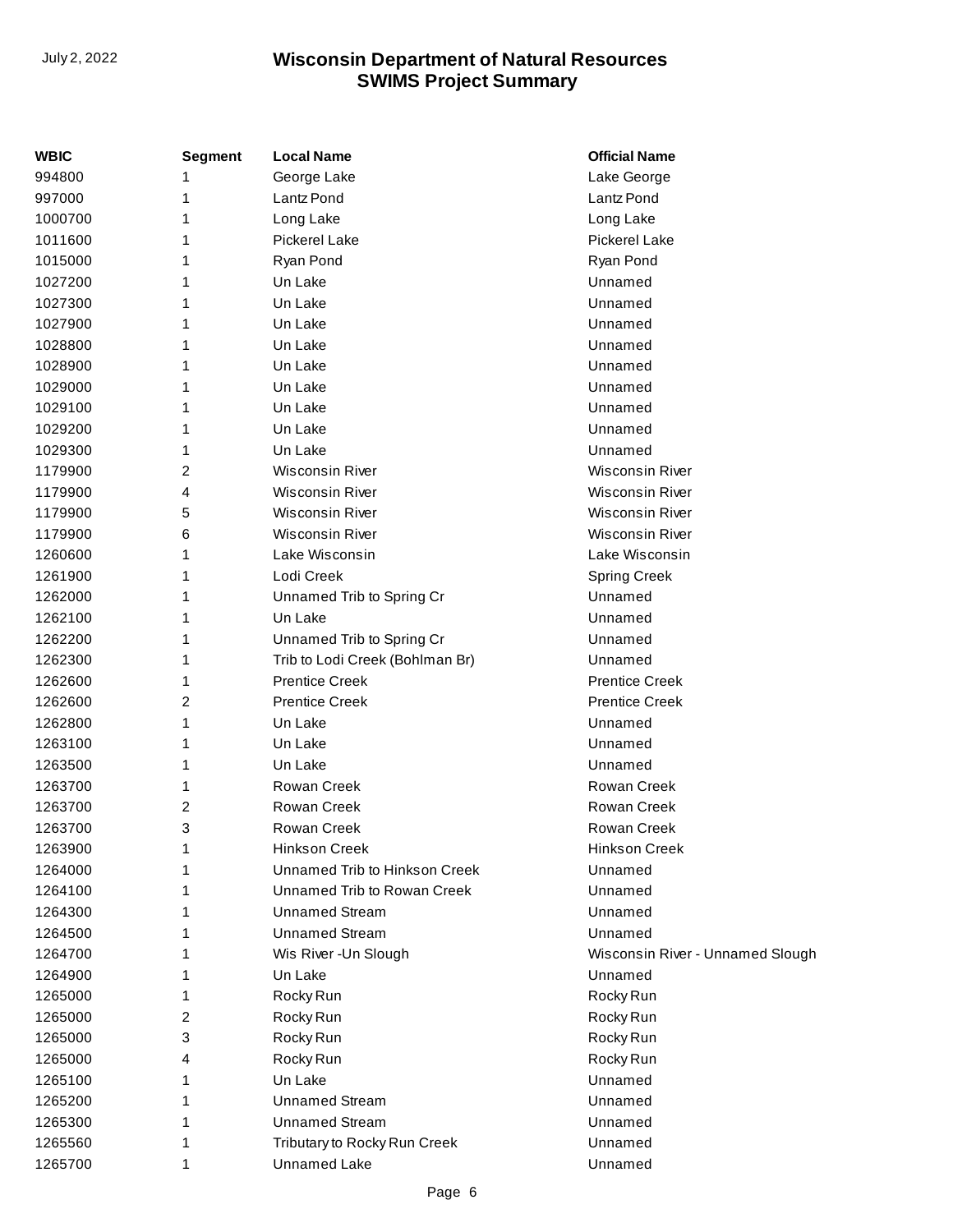| WBIC    | Segment | <b>Local Name</b>             | <b>Official Name</b>          |
|---------|---------|-------------------------------|-------------------------------|
| 1265800 |         | <b>Unnamed Stream</b>         | Unnamed                       |
| 1266100 | 1       | Mud Lake                      | Mud Lake                      |
| 1266300 | 1       | Duck Creek                    | Duck Creek                    |
| 1266800 | 1       | <b>Curtis Lake</b>            | <b>Curtis Lake</b>            |
| 1267000 | 1       | Un Lake                       | Unnamed                       |
| 1267100 | 1       | <b>Unnamed Stream</b>         | Unnamed                       |
| 1267200 | 1       | Un Spring                     | Un Spring                     |
| 1267400 | 1       | Wyona Lake (Wyocena Millpond) | Wyona Lake (Wyocena Millpond) |
| 1267500 | 1       | North Br Duck Creek           | North Branch Duck Creek       |
| 1267500 | 2       | North Br Duck Creek           | North Branch Duck Creek       |
| 1267800 | 1       | Local Water                   | Unnamed                       |
| 1268400 | 1       | <b>Unnamed Stream</b>         | Unnamed                       |
| 1268900 | 1       | Local Water                   | Unnamed                       |
| 1269100 | 1       | <b>Tarrant Lake</b>           | <b>Tarrant Lake</b>           |
| 1269300 | 1       | Duck Creek, Middle Branch     | Middle Br Duck Creek          |
| 1269300 | 2       | Duck Creek, Middle Branch     | Middle Br Duck Creek          |
| 1269300 | 3       | Duck Creek, Middle Branch     | Middle Br Duck Creek          |
| 1269500 | 1       | Figors Mill Flowage           | Figors Mill Flowage           |
| 1269600 | 1       | <b>Roelke Creek</b>           | South Branch Duck Creek       |
| 1270100 | 1       | Willow Mill Pond              | Willow Mill Pond              |
| 1270200 | 1       | Jennings Creek                | Jennings Creek                |
| 1270300 | 1       | <b>Unnamed Stream</b>         | Unnamed                       |
| 1270600 | 1       | Silver Spring Pond            | Silver Springs Pond           |
| 1271000 | 1       | Un Lake                       | Unnamed                       |
| 1271100 | 6       | Baraboo River                 | Baraboo River                 |
| 1271300 | 1       | Local Water                   | Unnamed                       |
| 1271500 | 1       | <b>Unnamed Stream</b>         | Unnamed                       |
| 1271600 | 1       | Leech Creek                   | Leech Creek                   |
| 1272100 | 2       | <b>Rowley Creek</b>           | <b>Rowley Creek</b>           |
| 1272700 | 1       | Un Spring                     | Un Spring                     |
| 1272900 | 1       | <b>Unnamed Stream</b>         | Unnamed                       |
| 1273000 | 1       | Un Spring                     | Un Spring                     |
| 1273100 | 1       | Lost Lake                     | Lost Lake                     |
| 1294900 |         | <b>Corning Lake</b>           | Corning Lake                  |
| 1299000 | 1       | <b>Crandalls Bay</b>          | <b>Crandalls Bay</b>          |
| 1299200 | 1       | Lake Lee                      | Lake Lee                      |
| 3000107 |         | Cambra Creek Tributary #2     | Unnamed                       |
| 5028951 |         | <b>Unnamed Stream</b>         | Unnamed                       |
| 5028957 | 1       | <b>Unnamed Stream</b>         | Unnamed                       |
| 5029072 | 1       | <b>Unnamed Stream</b>         | Unnamed                       |
| 5029076 | 1       | Unnamed Trib to Big Slough    | Unnamed                       |
| 5029104 | 1       | <b>Unnamed Stream</b>         | Unnamed                       |
| 5029181 | 1       | <b>Unnamed Stream</b>         | Unnamed                       |
| 5029203 | 1       | <b>Unnamed Stream</b>         | Unnamed                       |
| 5029352 |         | <b>Unnamed Stream</b>         | Unnamed                       |
| 5029355 | 1       | <b>Unnamed Stream</b>         | Unnamed                       |
| 5029411 | 1       | <b>Unnamed Stream</b>         | Unnamed                       |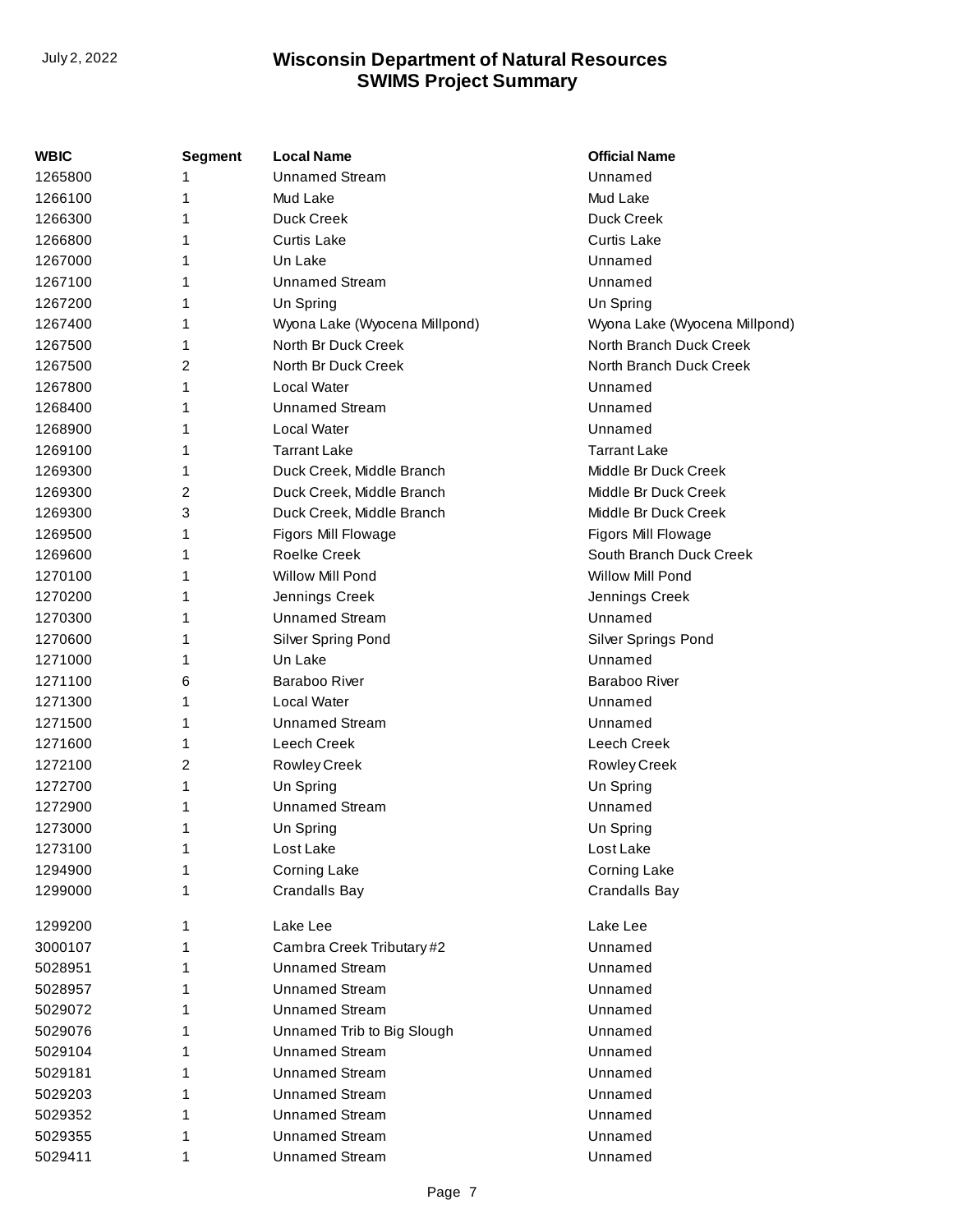| WBIC    | <b>Segment</b> | <b>Local Name</b>                | <b>Official Name</b> |
|---------|----------------|----------------------------------|----------------------|
| 5029446 | 1              | Unnamed stream                   | Unnamed              |
| 5029531 | 1              | <b>Unnamed Stream</b>            | Unnamed              |
| 5029589 | 1              | <b>Unnamed Stream</b>            | Unnamed              |
| 5029662 | 1              | <b>Unnamed Stream</b>            | Unnamed              |
| 5029702 | 1              | Local Water                      | Unnamed              |
| 5029714 | 1              | <b>Unnamed Stream</b>            | Unnamed              |
| 5029726 | 1              | <b>Unnamed Stream</b>            | Unnamed              |
| 5029768 | 1              | Local Water                      | Unnamed              |
| 5029807 | 1              | <b>Unnamed Stream</b>            | Unnamed              |
| 5029853 | 1              | <b>Unnamed Stream</b>            | Unnamed              |
| 5029984 | 1              | <b>Unnamed Stream</b>            | Unnamed              |
| 5030036 | 1              | <b>Unnamed Stream</b>            | Unnamed              |
| 5030043 | 1              | <b>Unnamed Stream</b>            | Unnamed              |
| 5030117 | 1              | <b>Unnamed Stream</b>            | Unnamed              |
| 5030199 | 1              | <b>Unnamed Stream</b>            | Unnamed              |
| 5030316 | 1              | Unnamed                          | Unnamed              |
| 5030365 | 1              | <b>Tributary to Beaver Creek</b> | Unnamed              |
| 5030394 | 1              | <b>Unnamed Stream</b>            | Unnamed              |
| 5030683 | 1              | <b>Unnamed Stream</b>            | Unnamed              |
| 5030700 | 1              | <b>Unnamed Stream</b>            | Unnamed              |
| 5030715 | 1              | <b>Unnamed Stream</b>            | Unnamed              |
| 5030737 | 1              | <b>Unnamed Creek</b>             | Unnamed              |
| 5030814 | 1              | <b>Unnamed Stream</b>            | Unnamed              |
| 5030855 | 1              | <b>Unnamed Stream</b>            | Unnamed              |
| 5030938 | 1              | <b>Unnamed Stream</b>            | Unnamed              |
| 5030970 | 1              | <b>Unnamed Stream</b>            | Unnamed              |
| 5031040 | 1              | <b>Unnamed Stream</b>            | Unnamed              |
| 5031041 | 1              | <b>Unnamed Stream</b>            | Unnamed              |
| 5031091 | 1              | <b>Unnamed Stream</b>            | Unnamed              |
| 5031209 | 1              | <b>Unnamed Stream</b>            | Unnamed              |
| 5031382 | 1              | <b>Unnamed Stream</b>            | Unnamed              |
| 5031410 | 1              | <b>Unnamed Stream</b>            | Unnamed              |
| 5031426 | 1              | <b>Unnamed Stream</b>            | Unnamed              |
| 5031611 | 1              | Unnamed Stream                   | Unnamed              |
| 5031827 | 1              | <b>Unnamed Stream</b>            | Unnamed              |
| 5031830 | 1              | <b>Unnamed Stream</b>            | Unnamed              |
| 5031868 | 1              | <b>Unnamed Stream</b>            | Unnamed              |
| 5031879 | 1              | <b>Unnamed Stream</b>            | Unnamed              |
| 5031969 | 1              | <b>Unnamed Stream</b>            | Unnamed              |
| 5032063 | 1              | <b>Unnamed Stream</b>            | Unnamed              |
| 5032090 | 1              | <b>Unnamed Stream</b>            | Unnamed              |
| 5032639 | 1              | Local Water                      | Unnamed              |
| 5032691 | 1              | <b>Unnamed Stream</b>            | Unnamed              |
| 5032921 | 1              | <b>Unnamed Stream</b>            | Unnamed              |
| 5033250 | 1              | Unnamed Trib to Spring Creek     | Unnamed              |
| 5565324 | 1              | Local Water                      | Unnamed              |
| 5565338 | 1              | Local Water                      | Unnamed              |
| 5565396 | 1              | Local Water                      | Unnamed              |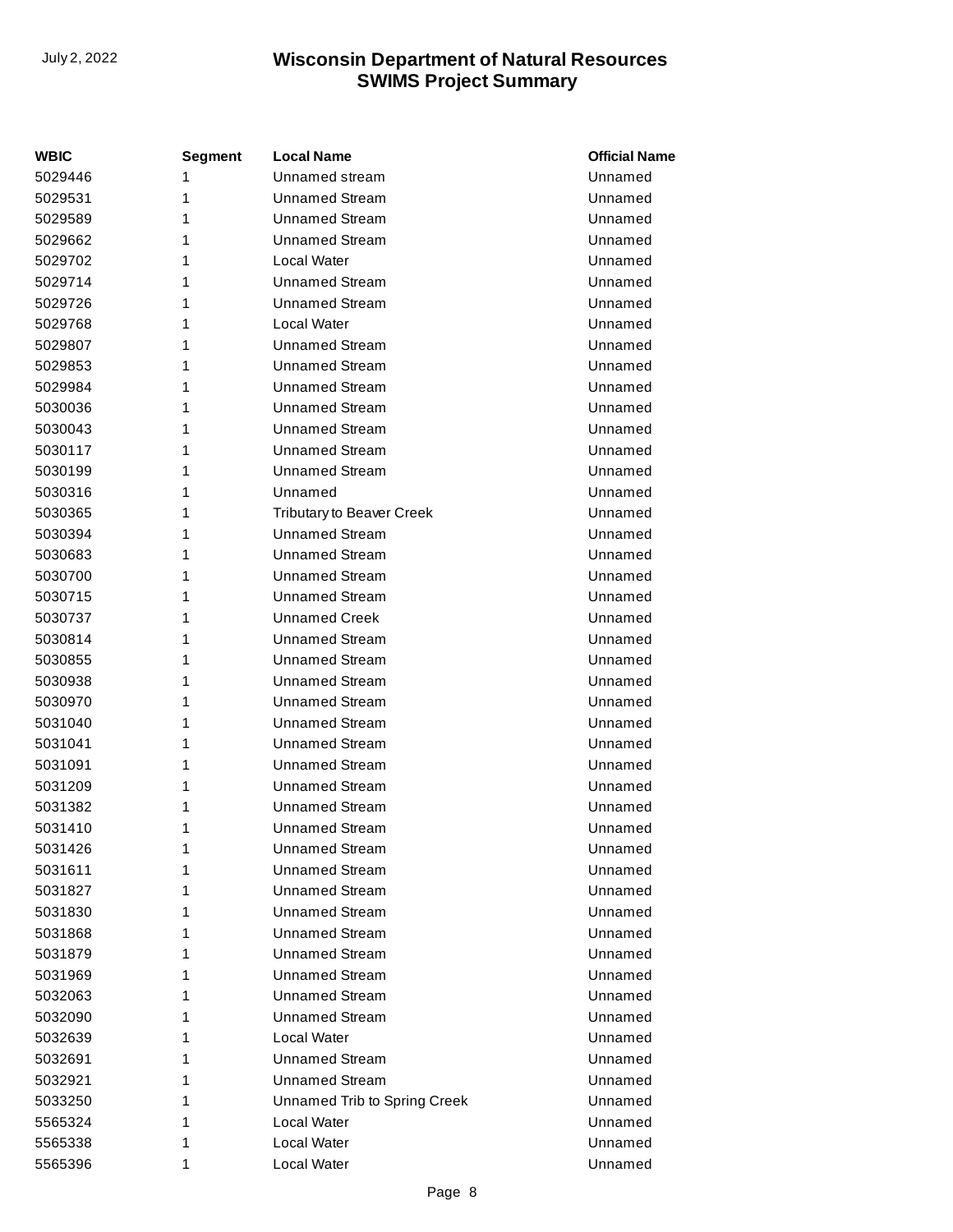| <b>WBIC</b> | <b>Segment</b> | <b>Local Name</b> | <b>Official Name</b> |
|-------------|----------------|-------------------|----------------------|
| 5565448     | 1              | Local Water       | Unnamed              |
| 5565552     | 1              | Local Water       | Unnamed              |
| 5565608     | 1              | Local Water       | Unnamed              |
| 5565652     | 1              | Local Water       | Unnamed              |
| 5565674     | 1              | Local Water       | Unnamed              |
| 5566011     | 1              | Local Water       | Unnamed              |
| 5566025     | 1              | Local Water       | Unnamed              |
| 5566061     | 1              | Local Water       | Unnamed              |
| 5566160     | 1              | Local Water       | Unnamed              |
| 5566270     | 1              | Local Water       | Unnamed              |
| 5566403     | 1              | Local Water       | Unnamed              |
| 5566458     | 1              | Local Water       | Unnamed              |
| 5566472     | 1              | Local Water       | Unnamed              |
| 5566483     | 1              | Local Water       | Unnamed              |
| 5566494     | 1              | Local Water       | Unnamed              |
| 5566727     | 1              | Local Water       | Unnamed              |
| 5566803     | 1              | Local Water       | Unnamed              |
| 5566857     | 1              | Local Water       | Unnamed              |
| 5566974     | 1              | Local Water       | Unnamed              |
| 5567021     | 1              | Local Water       | Unnamed              |
| 5567029     | 1              | Local Water       | Unnamed              |
| 5567131     | 1              | Local Water       | Unnamed              |
| 5567245     | 1              | Local Water       | Unnamed              |
| 5567554     | 1              | Local Water       | Unnamed              |
| 5567634     | 1              | Local Water       | Unnamed              |
| 5567817     | 1              | Local Water       | Unnamed              |
| 5567972     | 1              | Local Water       | Unnamed              |
| 5568059     | 1              | Local Water       | Unnamed              |
| 5568063     | 1              | Local Water       | Unnamed              |
| 5568111     | 1              | Local Water       | Unnamed              |
| 5568117     | 1              | Local Water       | Unnamed              |
| 5568134     | 1              | Local Water       | Unnamed              |
| 5568145     | 1              | Local Water       | Unnamed              |
| 5568146     | 1              | Local Water       | Unnamed              |
| 5568185     | 1              | Local Water       | Unnamed              |
| 5568208     | 1              | Local Water       | Unnamed              |
| 5568225     | 1              | Local Water       | Unnamed              |
| 5568376     | 1              | Local Water       | Unnamed              |
| 5568381     | 1              | Local Water       | Unnamed              |
| 5568509     | 1              | Local Water       | Unnamed              |
| 5568540     | 1              | Local Water       | Unnamed              |
| 5568650     | 1              | Local Water       | Unnamed              |
| 5568708     | 1              | Local Water       | Unnamed              |
| 5568717     | 1              | Local Water       | Unnamed              |
| 5568804     | 1              | Local Water       | Unnamed              |
| 5569033     | 1              | Local Water       | Unnamed              |
| 5569241     | 1              | Local Water       | Unnamed              |
| 5569309     | 1              | Local Water       | Unnamed              |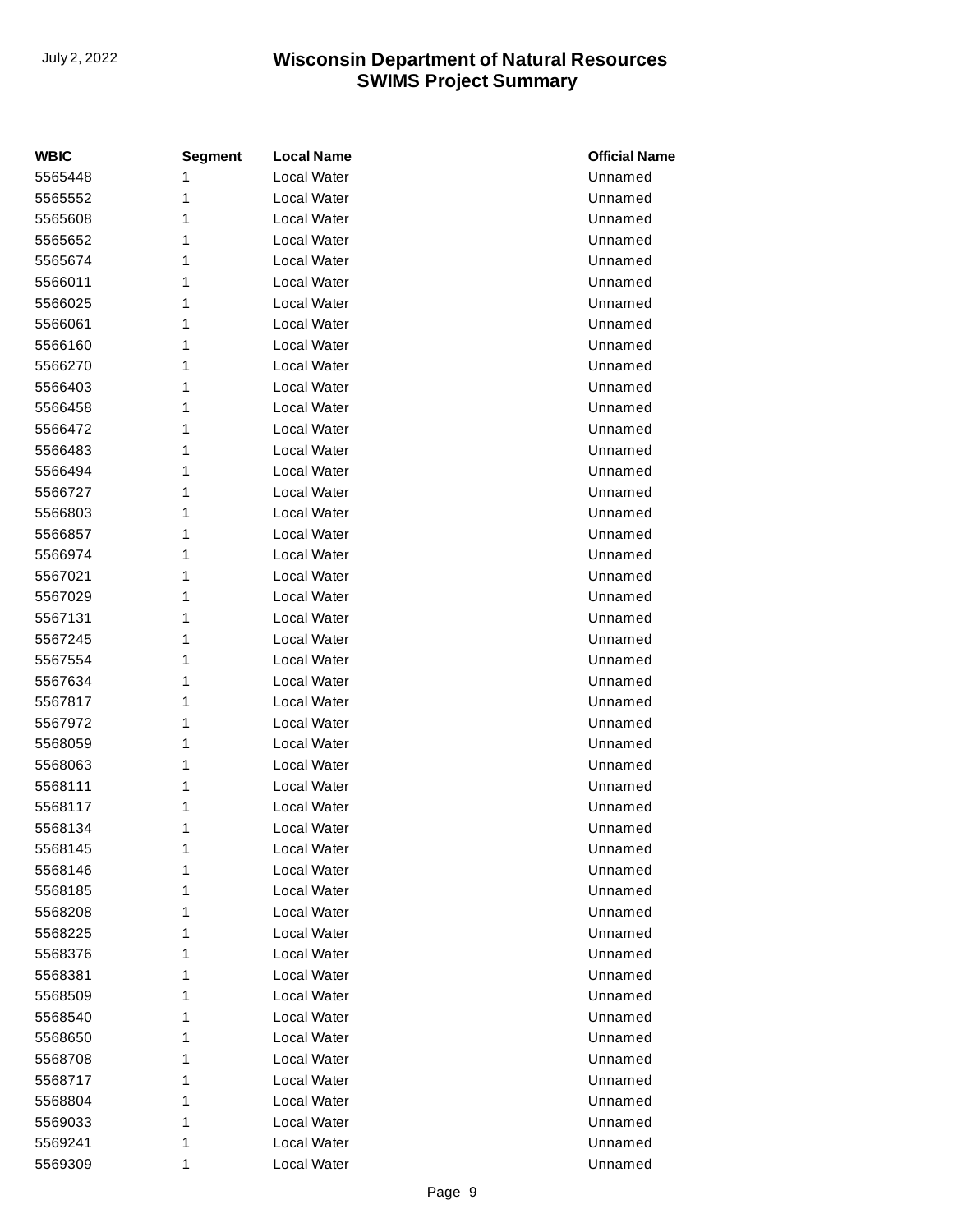| <b>WBIC</b> | <b>Segment</b> | <b>Local Name</b>   | <b>Official Name</b> |
|-------------|----------------|---------------------|----------------------|
| 5569449     | 1              | Local Water         | Unnamed              |
| 5569529     | 1              | Local Water         | Unnamed              |
| 5569540     | 1              | Local Water         | Unnamed              |
| 5569622     | 1              | Local Water         | Unnamed              |
| 5569639     | 1              | Local Water         | Unnamed              |
| 5569643     | 1              | <b>Local Water</b>  | Unnamed              |
| 5569666     | 1              | Local Water         | Unnamed              |
| 5569693     | 1              | Local Water         | Unnamed              |
| 5569715     | 1              | Local Water         | Unnamed              |
| 5569722     | 1              | <b>Local Water</b>  | Unnamed              |
| 5569728     | 1              | Local Water         | Unnamed              |
| 5569745     | 1              | Local Water         | Unnamed              |
| 5569756     | 1              | Local Water         | Unnamed              |
| 5569772     | 1              | <b>Local Water</b>  | Unnamed              |
| 5569867     | 1              | <b>Local Water</b>  | Unnamed              |
| 5569889     | 1              | Local Water         | Unnamed              |
| 5569901     | 1              | Local Water         | Unnamed              |
| 5569929     | 1              | <b>Local Water</b>  | Unnamed              |
| 5569954     | 1              | Local Water         | Unnamed              |
| 5569991     | 1              | Local Water         | Unnamed              |
| 5570032     | 1              | Local Water         | Unnamed              |
| 5570040     | 1              | <b>Local Water</b>  | Unnamed              |
| 5570057     | 1              | Local Water         | Unnamed              |
| 5570100     | 1              | <b>Unnamed Lake</b> | Unnamed              |
| 5570131     | 1              | Local Water         | Unnamed              |
| 5570228     | 1              | <b>Local Water</b>  | Unnamed              |
| 5570252     | 1              | Local Water         | Unnamed              |
| 5570325     | 1              | Local Water         | Unnamed              |
| 5570391     | 1              | Local Water         | Unnamed              |
| 5570438     | 1              | Local Water         | Unnamed              |
| 5570457     | 1              | Local Water         | Unnamed              |
| 5570476     | 1              | Local Water         | Unnamed              |
| 5570507     | 1              | Local Water         | Unnamed              |
| 5570559     | 1              | Local Water         | Unnamed              |
| 5570700     | 1              | <b>Unnamed Lake</b> | Unnamed              |
| 5570706     | 1              | Local Water         | Unnamed              |
| 5570833     | 1              | Local Water         | Unnamed              |
| 5570857     | 1              | Local Water         | Unnamed              |
| 5570860     | 1              | Local Water         | Unnamed              |
| 5570880     | 1              | Local Water         | Unnamed              |
| 5570919     | 1              | Local Water         | Unnamed              |
| 5570947     | 1              | Local Water         | Unnamed              |
| 5571033     | 1              | Local Water         | Unnamed              |
| 5571139     | 1              | Local Water         | Unnamed              |
| 5571170     | 1              | Local Water         | Unnamed              |
| 5571242     | 1              | Local Water         | Unnamed              |
| 5571296     | 1              | Local Water         | Unnamed              |
| 5571422     | 1              | Local Water         | Unnamed              |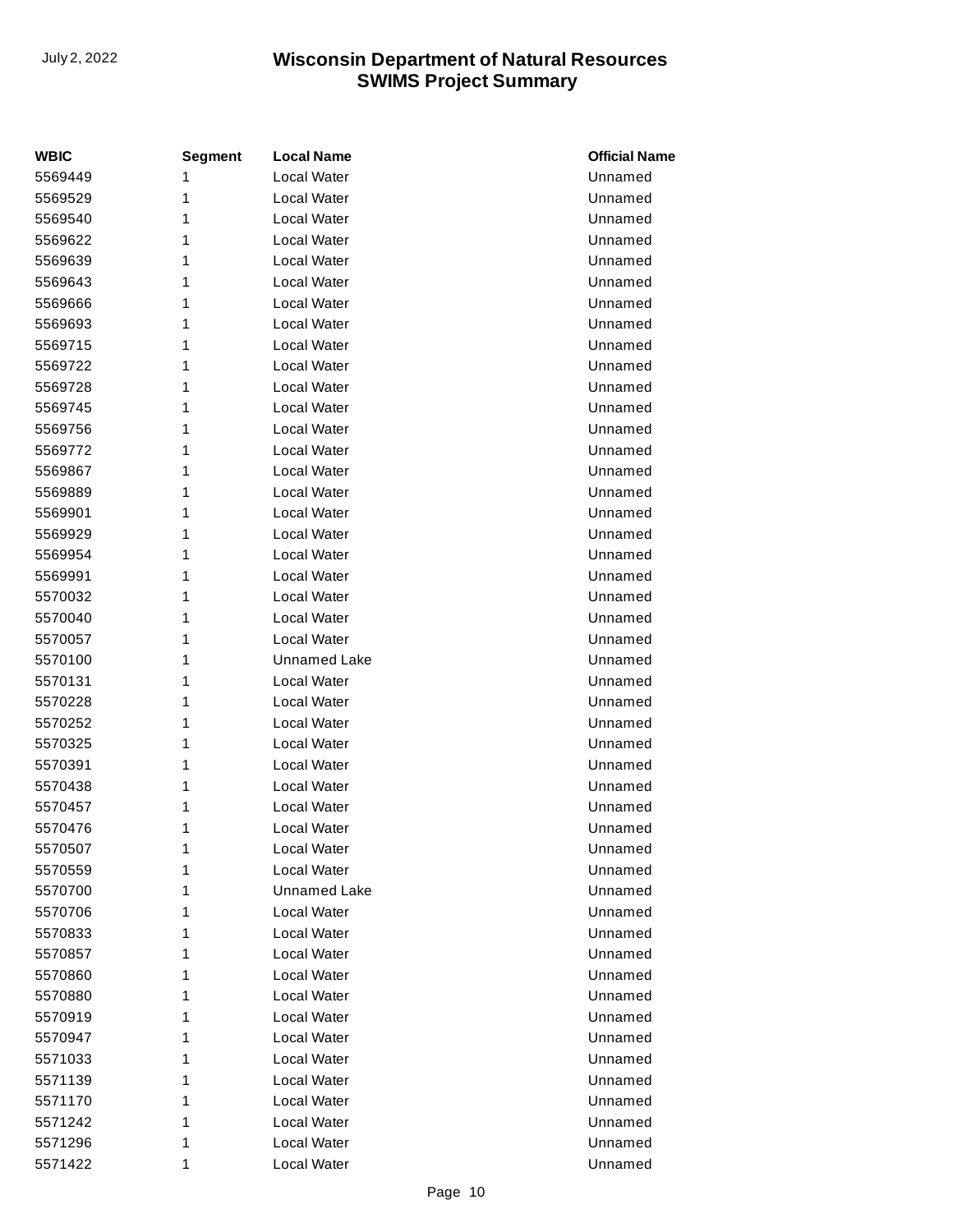|                                                           |                    |                                               |                     |                     | <b>Official Name</b> |                 |
|-----------------------------------------------------------|--------------------|-----------------------------------------------|---------------------|---------------------|----------------------|-----------------|
| <b>WBIC</b>                                               | <b>Segment</b>     | <b>Local Name</b><br><b>Local Water</b>       |                     |                     | Unnamed              |                 |
| 5571890                                                   | 1                  | <b>Local Water</b>                            |                     |                     |                      |                 |
| 5581652                                                   | 1                  |                                               |                     |                     | Unnamed              |                 |
| 5588164                                                   |                    | <b>Local Water</b>                            |                     |                     | Unnamed              |                 |
| 5588170                                                   | 1                  | <b>Local Water</b>                            |                     |                     | Unnamed              |                 |
| 5588175                                                   | 1                  | <b>Unnamed Lake</b>                           |                     |                     | Unnamed              |                 |
| 5588205                                                   | 1                  | Local Water                                   |                     |                     | Unnamed              |                 |
| 5588213                                                   | 1                  | Local Water                                   |                     |                     | Unnamed              |                 |
| 5588220                                                   | 1                  | <b>Local Water</b>                            |                     |                     | Unnamed              |                 |
| 5588244                                                   | 1                  | <b>Local Water</b>                            |                     |                     | Unnamed              |                 |
| 5588254                                                   | 1                  | <b>Local Water</b>                            |                     |                     | Unnamed              |                 |
| 5588260                                                   |                    | <b>Local Water</b>                            |                     |                     | Unnamed              |                 |
| 5588291                                                   | 1                  | <b>Local Water</b>                            |                     |                     | Unnamed              |                 |
| 5588312                                                   | 1                  | <b>Local Water</b>                            |                     |                     | Unnamed              |                 |
| 5588522                                                   | 1                  | <b>Local Water</b>                            |                     |                     | Unnamed              |                 |
| 5588599                                                   | 1                  | Local Water                                   |                     |                     | Unnamed              |                 |
| 5588601                                                   | 1                  | <b>Local Water</b>                            |                     |                     | Unnamed              |                 |
| 5589582                                                   | 1                  | Local Water                                   |                     |                     | Unnamed              |                 |
| 5591520                                                   | 1                  | Local Water                                   |                     |                     | Unnamed              |                 |
| <b>Lab Account Codes</b>                                  |                    |                                               |                     |                     |                      |                 |
| <b>Account Code</b>                                       | <b>Description</b> |                                               |                     |                     | <b>Start Date</b>    | <b>End Date</b> |
|                                                           |                    |                                               |                     |                     |                      |                 |
| <b>Forms</b>                                              |                    |                                               |                     |                     |                      |                 |
| <b>Form Code</b>                                          | <b>Form Name</b>   |                                               |                     |                     |                      |                 |
| <b>Methods</b>                                            |                    |                                               |                     |                     |                      |                 |
| <b>Method Code</b>                                        |                    | <b>Description</b>                            |                     |                     |                      |                 |
| <b>Fieldwork Events</b>                                   |                    |                                               |                     |                     |                      |                 |
| <b>Start Date</b>                                         | <b>Status</b>      | <b>Field ID</b>                               | <b>Station ID</b>   |                     | <b>Station Name</b>  |                 |
| <b>Documents</b>                                          |                    |                                               |                     |                     |                      |                 |
| Title                                                     |                    |                                               | Author              |                     | <b>Published</b>     | <b>Comments</b> |
|                                                           |                    | <b>Description</b>                            |                     |                     |                      |                 |
| Application: Columbia<br>County Hellenbrand--Mack         |                    | Complete application with all<br>attachments. |                     |                     |                      |                 |
| Road                                                      |                    |                                               |                     |                     |                      |                 |
| Hellenbrand-Healy Projects                                |                    |                                               |                     | <b>Kurt Calkins</b> | 02/29/2016           |                 |
| - Final Report                                            |                    |                                               |                     |                     |                      |                 |
| <b>Substitution Request:</b><br>Hellenbrand-Healy Project |                    |                                               | <b>Kurt Calkins</b> |                     | 12/05/2014           |                 |
| <b>Budget</b>                                             |                    |                                               |                     |                     |                      |                 |
|                                                           |                    |                                               |                     |                     |                      |                 |
| <b>Combined Budgets:</b><br><b>Combined SLOH:</b>         |                    |                                               |                     |                     |                      |                 |
|                                                           |                    |                                               |                     |                     |                      |                 |

**Combined Total:**

#### **Funding**